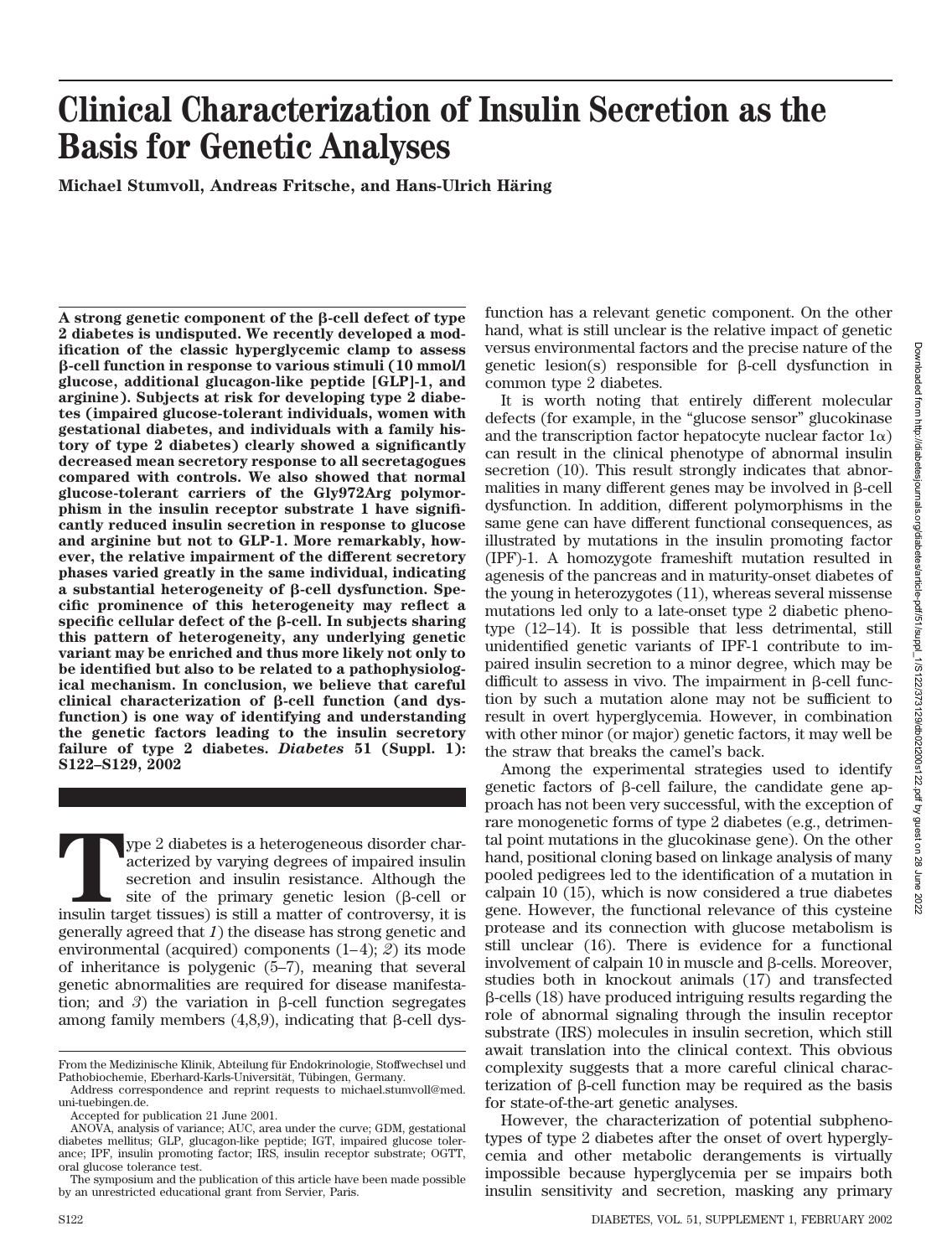

**FIG. 1. Glucose infusion rates (GIR), blood glucose concentration (BG), insulin secretion rates (ISR) (calculated from plasma C-peptide concentrations by deconvolution), and plasma concentrations of insulin at baseline and during 200 min of the hyperglycemic clamp in normal glucose-tolerant (NGT) and IGT subjects. Note that for reasons of clarity, the** *y***-axis for insulin was split and continued on the right with a different scale (35).**

abnormality. It is thus necessary to study cohorts at an increased genetic risk of developing type 2 diabetes before the onset of overt hyperglycemia. These cohorts include subjects with impaired glucose tolerance, normal glucosetolerant individuals with a family history of type 2 diabetes, and women with a history of gestational diabetes. In Tübingen (southwestern Germany), we clinically characterize such populations by a variety of clinical-experimental methods as the basis for genetic association studies (euglycemic clamp for insulin sensitivity, stable isotopes for lipolysis and glucose production, magnetic resonance spectroscopy for intramyocellular lipids, flow-associated vasodilation for endothelial dysfunction, and hyperglycemic clamp for  $\beta$ -cell function). In addition to classifying insulin secretion (high vs. low) by a standard hyperglycemic clamp, we made an attempt to quantify different aspects of insulin secretion by measuring the secretory response to different secretagogues in the same subjects.

The hypothesis is that this might result in patterns of abnormal  $\beta$ -cell function specific for a certain genotype.

We therefore designed a hyperglycemic clamp (10 mmol/l) in which the classic 2-h square-wave hyperglycemia is followed by additional administration of glucagonlike peptide 1 (GLP-1) (1.5 pmol  $\cdot$  kg<sup>-1</sup> $\cdot$ min<sup>-1</sup> over 80 min) and a final arginine bolus (5 g) (19). The test produced a distinct pattern of plasma insulin and C-peptide concentrations in response to the three secretagogues. First and second phases of glucose-stimulated insulin secretion, an early and a late phase of GLP-1–induced insulin secretion, and an acute response to arginine could be calculated. Moreover, the combination of secretagogues used in this clamp resulted in insulin and C-peptide concentrations that exceeded those seen in the test hitherto considered to provoke the maximal insulin response by more than 100% (arginine at  $>25$  mmol/l glucose [20]). The maximal serum insulin and C-peptide concentrations observed during this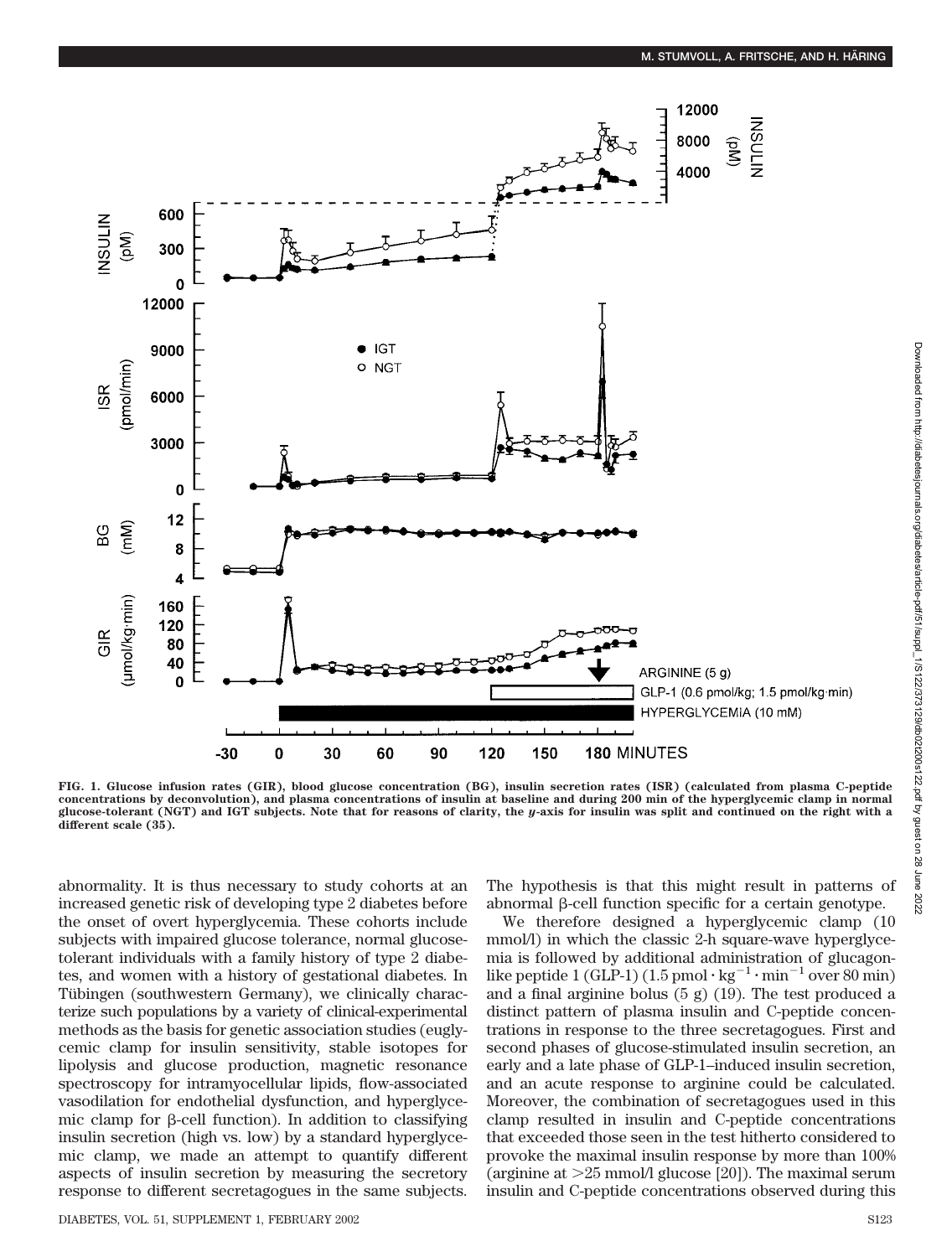

**FIG. 2. Relative impairment of insulin secretion in response to different secretagogues in subjects with IGT. Data are expressed as percent of insulin secretion in subjects with normal glucose tolerance (NGT). Horizontal lines denote statistical difference (***P* **< 0.05) using Duncan's procedure for multiple comparisons (35). Negative values for the peak response to GLP-1 result from expressing the peak as the value above the subsequent plateau. AIR, acute insulin response.**

test may come closest to the assessment of the maximal insulin secretory capacity in humans in vivo. The novel test takes 3.5 h and was shown to be highly reproducible (19). It can be used in various contexts requiring differential characterization of islet function in selected human populations. In addition, insulin sensitivity can be determined by relating the glucose infusion rate during the second phase of the hyperglycemic clamp to the insulin concentration during the same interval.

## **STUDIES IN PEOPLE WITH IMPAIRED GLUCOSE TOLERANCE**

Our first application of this test was its use in a group of subjects with impaired glucose tolerance (IGT) compared with a normal glucose-tolerant control group that was perfectly matched for BMI, waist-to-hip ratio, sex, and age (21). Most phases of insulin secretion were significantly reduced in the subjects with IGT (Fig. 1). Insulin sensitivity was not significantly different between the two groups. This was a result of the matching process, which excluded the impact of obesity, body fat distribution, age, and sex. The novel finding, however, was that the group with IGT subjects did not behave homogeneously with respect to the relative impairment of the different phases. Displaying the individual data makes it apparent that the pattern of impairment varies greatly among subjects (Fig. 2). For example, one subject (Fig. 2, filled diamonds) reached 55% of the normal first phase but not even 20% of the average maximal secretion. Another subject (Fig. 2, open semicircle, upper half) produced an almost normal maximal secretion, whereas the GLP peak was entirely absent. A particularly surprising finding of the study was the absence of the sharp peak in insulin secretion rate in response to the start of the GLP infusion (after deconvolution of C-peptide concentrations) in the group with IGT. This may indicate that, at least in a subgroup, a  $\beta$ -cell defect specifically in the GLP-1–dependent signaling pathway is involved in the pathogenesis of  $\beta$ -cell failure. In

conclusion, it is very obvious that the impairment of insulin secretion varies greatly among subjects with IGT not only quantitatively but also qualitatively. A precise understanding of the individual abnormality may be essential for the identification of the genetic lesion(s) involved.

## **STUDIES IN NORMAL GLUCOSE-TOLERANT SUBJECTS WITH A FAMILY HISTORY OF TYPE 2 DIABETES**

A total of 50 and 25% of genes are shared among first- and second-degree relatives, respectively. Twin studies showed concordance rates for any abnormality of glucose metabolism (either type 2 diabetes or impaired glucose tolerance) as high as 96% (22), underlining the substantial contribution of genetic factors. Furthermore, 40% of firstdegree relatives of patients with type 2 diabetes develop the disease as opposed to  $\sim 6\%$  of the general population (23). Moreover, there is evidence from different laboratories demonstrating subtle but significant abnormalities in  $\beta$ -cell function in first-degree relatives (4,9,24). We applied our modified hyperglycemic clamp to subjects with a family history of type 2 diabetes to determine specific patterns of  $\beta$ -cell response to different secretagogues.

All phases of insulin secretion were reduced to various extents in the subjects with a diabetic relative  $(n = 37)$ compared with the group without a known family history of type 2 diabetes  $(n = 20)$  (Fig. 3). Similar to the analysis of the group with IGT, first-phase (2,243  $\pm$  168 vs. 3,188  $\pm$ 361 pmol/min,  $P = 0.02$ ) and GLP-1–induced peak insulin secretion rates (1,561  $\pm$  175 vs. 2,390  $\pm$  480 pmol/min, *P* = 0.02) were significantly lower, whereas second phases and the response to arginine were not significantly different  $(P > 0.20$  for both). A similar heterogeneity of  $\beta$ -cell dysfunction to that in the group with IGT was detectable in this normal glucose-tolerant group with an increased genetic risk for type 2 diabetes.

## **STUDIES IN GLUCOSE-TOLERANT WOMEN WITH A HISTORY OF GESTATIONAL DIABETES**

Women with transient diabetes during pregnancy (gestational diabetes mellitus [GDM]) carry an increased risk of developing type 2 diabetes later in life (25). It has been suggested that GDM and type 2 diabetes are the same disorder (26). Therefore, it is likely that both have similar underlying genetic abnormalities. GDM occurs when the physiological reduction in insulin sensitivity during the second half of pregnancy cannot be countered by an adequate increase in insulin secretion. Thus, GDM represents a natural fast motion model of conditions such as obesity where a (possibly genetic) inability of the  $\beta$ -cell to compensate for reduced insulin sensitivity over the years results in type 2 diabetes.

Again, all phases of insulin secretion were more or less reduced in women with GDM  $(n = 7)$  compared with women with no evidence of glucosuria or a large-for-date baby  $(n = 20)$  (Fig. 4). First-phase insulin secretion  $(1,769 \pm 239 \text{ vs. } 2,317 \pm 233 \text{ pmol/min}, P = 0.04)$  was significantly lower in women with GDM, whereas the second phase, the GLP-1–induced peak, and the response to arginine were not significantly different  $(P > 0.15$  for all). Also in this group of women with GDM, a marked intra-individual heterogeneity in the response to the different secretagogues was observed, indicating that a num-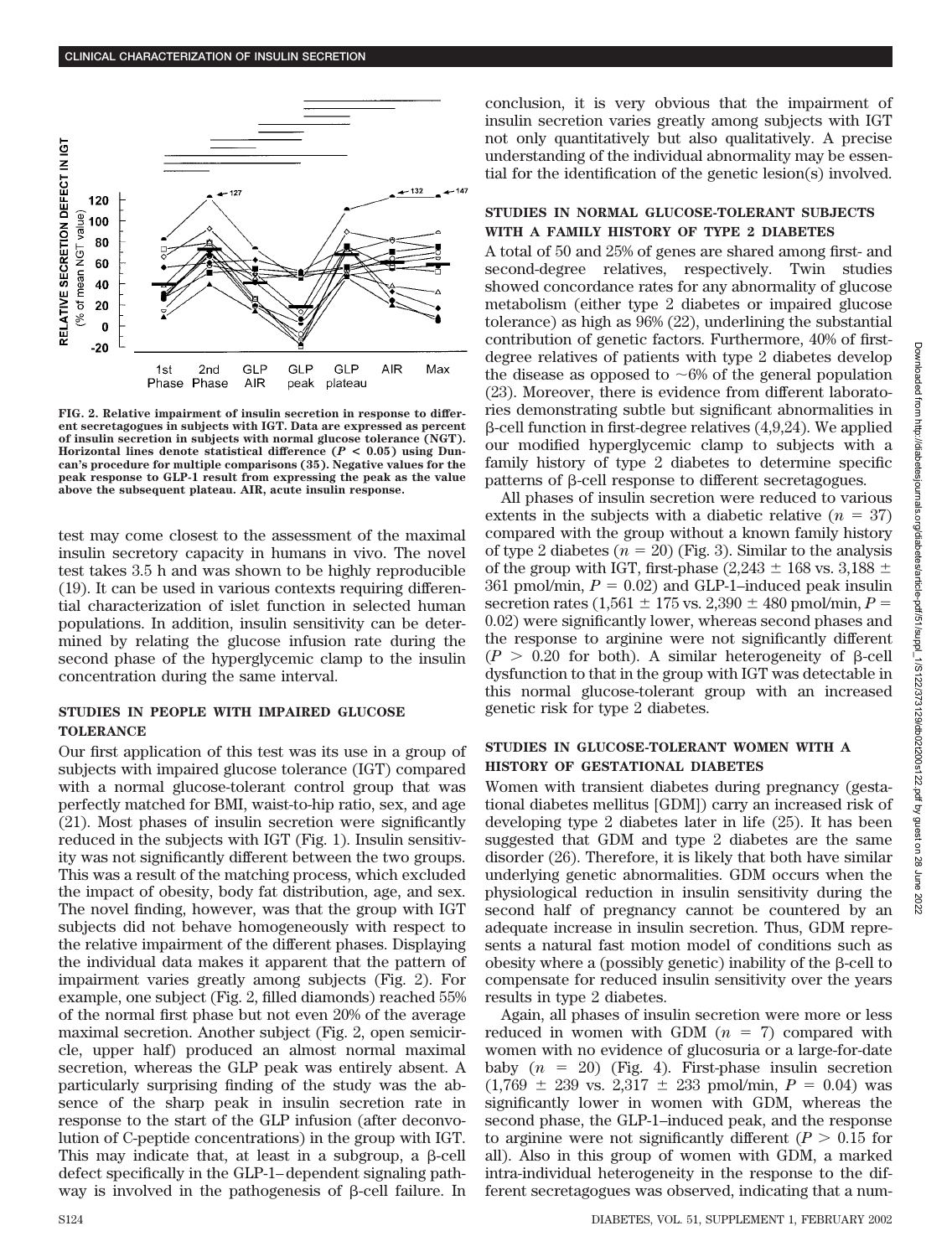

**FIG. 3. Blood glucose concentrations, insulin secretion rates (ISR) (calculated from plasma C-peptide concentrations by deconvolution), and plasma concentrations of insulin at baseline and during 200 min of the hyperglycemic clamp in normal glucose-tolerant subjects with and without a family history (FH) of type 2 diabetes. Note that for reasons of clarity, the** *y***-axis for insulin was split and continued on the right with a different scale.**

ber of different (possibly genetically determined) factors modulate the response to the different secretagogues.

# **STUDIES IN CARRIERS OF THE GLY972ARG POLYMORPHISM IN IRS-1**

In addition to analyzing insulin secretion in populations with a well-established reduction in insulin secretion, we assessed whether a specific genetic variant contributes to the interindividual variation of  $\beta$ -cell function. The Gly972Arg polymorphism in IRS-1 originally represented a prime candidate for genetic causes of impaired insulin signaling. Over the years, however, conflicting data accumulated (27–33), and this polymorphism has not held up to the expectations as an insulin resistance gene. Recently, it was shown that insulin-secreting cells overexpressing the IRS-1 Gly972Arg variant had a decreased sulfonylurea- and glucose-stimulated insulin secretion compared with cells overexpressing the wild-type IRS-1 (18). Moreover, cell apoptosis of isolated human islets obtained from organ donors heterozygous for Arg972 was increased twofold

compared with wild-type IRS-1 carriers. It was consequently suggested that this polymorphism might represent a genetic variant unifying insulin resistance and  $\beta$ -cell dysfunction. We studied 8 subjects with and 36 subjects without the polymorphism using the modified hyperglycemic clamp method. To provide greater statistical power, we also analyzed oral glucose tolerance tests (OGTTs) of 212 subjects (31 with and 181 without the mutation) using a number of recently validated indexes to estimate  $\beta$ -cell function from insulin (and C-peptide) concentrations obtained during an OGTT.

During the modified hyperglycemic clamp, insulin secretion rates were significantly lower in Gly/Arg compared with Gly/Gly during the first phase (1,711  $\pm$  142 vs. 3,014  $\pm$ 328 pmol/min,  $P = 0.05$ ) and after maximal stimulation with arginine (5,340  $\pm$  639 vs. 9,075  $\pm$  722 pmol/min, *P* = 0.03). During second-phase insulin secretion, the differences approached statistical significance, whereas during the GLP-1 phases, they were not significant (Fig. 5). Several validated indexes of  $\beta$ -cell function from the OGTT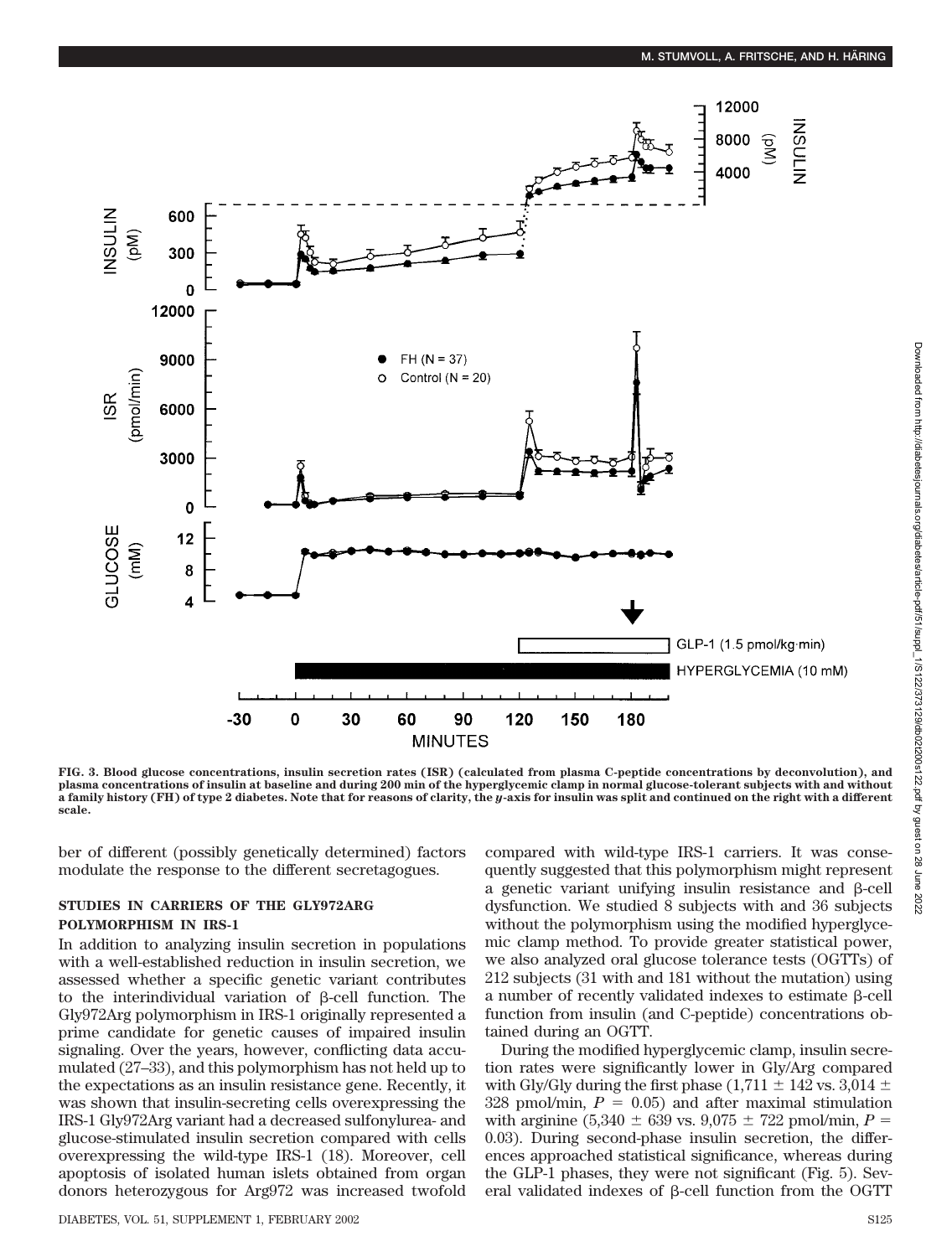

**FIG. 4. Blood glucose concentrations, insulin secretion rates (ISR) (calculated from plasma C-peptide concentrations by deconvolution), and plasma concentrations of insulin at baseline and during 200 min of the hyperglycemic clamp in normal control women and women with GDM. Note that for reasons of clarity, the** *y***-axis for insulin was split and continued on the right with a different scale.**

were significantly lower in X/Arg  $(n = 31)$  compared with Gly/Gly  $(n = 181)$  (*P* between 0.002 and 0.05). Insulin sensitivity, as determined by the euglycemic-hyperinsulinemic clamp, was not different. In a subanalysis, we compared subjects with a BMI greater or less than  $25 \text{ kg/m}^2$ . The C-peptide area under the curve  $(AUC)/glucose<sub>AUC</sub>$  (CP<sub>AUC</sub>/  $G_{\text{AUC}}$ ) was significantly greater in the Gly/Gly obese ( $n =$ 69) than in the Gly/Gly lean subjects  $(n = 112)$  (461  $\pm$  17) vs. 373  $\pm$  10, *P* < 0.001). In contrast, the CP<sub>AUC</sub>/G<sub>AUC</sub> was virtually identical between the lean  $(n = 19)$  and obese  $(n = 12)$  subjects in the X/Arg group (336  $\pm$  25 vs. 341  $\pm$  $27, P = 0.91; P = 0.078$ , analysis of variance [ANOVA]) (Fig. 6). In summary, our results suggest that the Gly972Arg polymorphism in IRS-1 is associated with decreased insulin secretion in response to glucose. It is possible that this polymorphism contributes to the variation in insulin secretion in normal glucose-tolerant humans. Although with ANOVA the interaction effect showed only a tendency, it is possible that this contribution may be particularly important in the presence of obesity.

#### **HETEROGENEITY OF B-CELL FUNCTION**

In addition to simply quantifying the insulin secretory response to glucose, the modified hyperglycemic clamp permits the assessment of the differential secretory response to different secretagogues, i.e., the "heterogeneity of insulin secretion." To quantify this heterogeneity, we performed the following procedures: in a first step, the different phases of insulin secretion (first phase, second phase, peak after GLP-1, peak after arginine) are normalized by the population mean of each phase to account for the huge absolute differences (e.g., between second phase and the peak after arginine); subsequently, the normalized second phase, peak after GLP-1, and peak after arginine are each expressed relative to the first phase to account for overall differences in  $\beta$ -cell function (e.g., between impaired glucose-tolerant and normal glucose-tolerant subjects). We are left with percentages where, for example, a 140% second phase and 60% arginine peak indicate a high second phase and a low arginine phase relative to the individual's first phase. Thus, the spatial position in the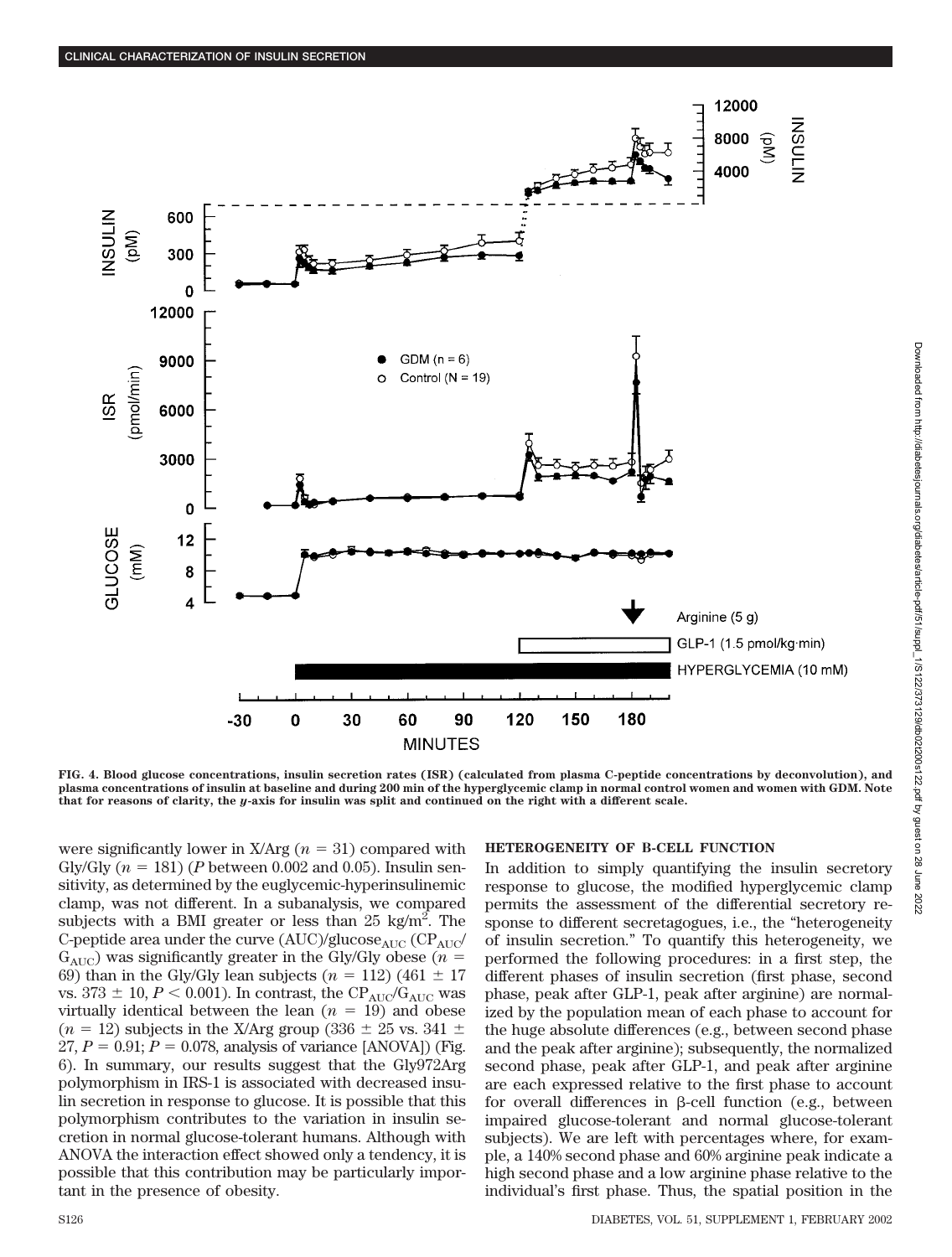

**FIG. 5. Blood glucose and insulin secretion rates during a modified hyperglycemic clamp in subjects without (Gly/Gly) and with (X/Arg) the Gly972Arg polymorphism in IRS-1. The indicated** *P* **values were calculated at 2.5, 80–120, 125, 160–180, and 182.5 min.**

three-dimensional construct (the dimensions are second phase, peak after GLP-1, and peak after arginine, all relative to first phase) is the measure for the heterogeneity of  $\beta$ -cell function.

In a second step, we subjected these spatial points from 80 subjects to a standard cluster analysis arbitrarily set for four clusters. This procedure clusters the 80 points (80 individuals) around four centers of gravity (Fig. 7). The individuals in one cluster have the relative height of the three secretion phases in common. We then assessed the distribution of genotypes within the four clusters. We specifically examined the frequency of polymorphisms reported to be associated with  $\beta$ -cell dysfunction or an increased risk for type 2 diabetes by  $\chi^2$  testing. Because the groups were small, truly significant differences could not be seen upon multiple comparison. Nevertheless, the frequency of carriers of the IRS-1 972 polymorphism was different in cluster 1 versus cluster 2 and 4 or of the CAPN10 UCSNP-43 polymorphism in cluster 1 versus cluster 4 (Table 1). A relatively low maximal secretion (arginine) appears to be associated with the IRS-1 972 polymorphism. Carriers of the G allele in CAPN10 UCSNP-43 were absent in the cluster with the relative increase in all phases relative to the first phase. The enrichment of a specific genotype may help to identify the genetic contribution of subtypes of  $\beta$ -cell dysfunction. We are well aware that this kind of analysis is preliminary at

DIABETES, VOL. 51, SUPPLEMENT 1, FEBRUARY 2002 S127



best and is only intended as a potential perspective of approaching clinical characterization of  $\beta$ -cell dysfunction in the future. With increasing number, the statistical power

FIG. 6. Effect of obesity on  $\beta$ -cell function (expressed as  $CP_{AUC}/G_{AUC}$ **during an OGTT) in subjects without (Gly/Gly) and with (X/Arg) the Gly972Arg polymorphism in IRS-1. Subjects within one genotype were divided into an obese and a lean group according to BMI (cutoff 25 kg/m2 ).** *P* **0.078 for the interaction effect between the IRS 972 variant** and obesity ( $\text{BMI} \geq 25 \text{ kg/m}^2$ ), ANOVA.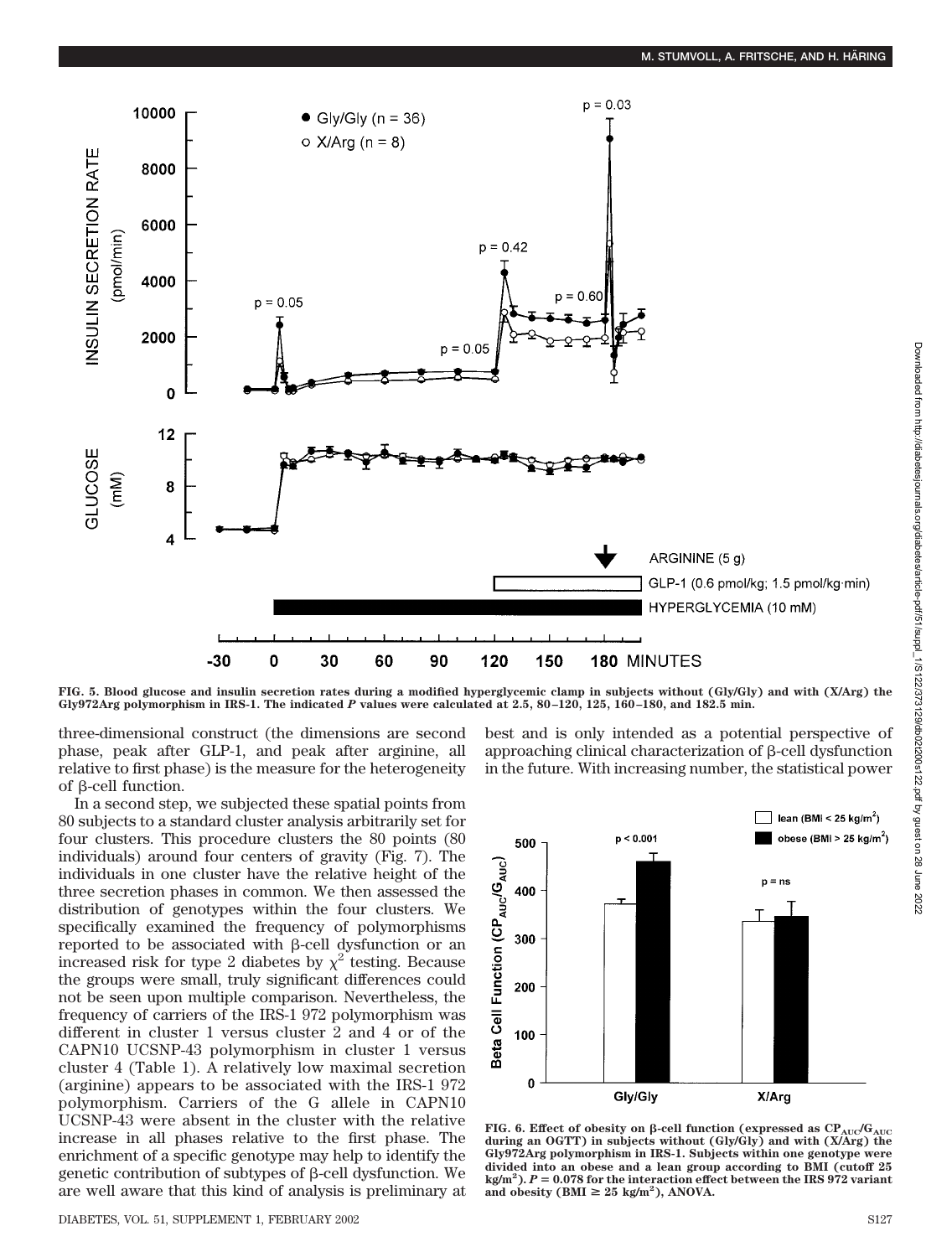

**FIG. 7. Heterogeneity of insulin secretion. Each spatial point represents one individual. The** *x***,** *y***, and** *z* **coordinates indicate the insulin secretory response during the second phase, GLP-1, and arginine relative to the first phase of glucose-stimulated insulin secretion. Thus, the spatial position in the three-dimensional construct (the dimensions are second phase, peak after GLP-1, and peak after arginine relative to first phase) is the measure for the heterogeneity of -cell function. The plot no longer contains information regarding high versus low insulin secretion. The symbol coding denotes the result of a cluster analysis performed on 80 nondiabetic subjects. The individuals in one cluster have the relative height of the three secretion phases in common (see text for more details).**

will increase and more clusters and additional dimensions, for example, the proinsulin-to-insulin ratio in response to an acute stimulus as an index for proinsulin processing (34), can be introduced.

### **CONCLUSIONS**

We presented evidence that careful clinical characterization of  $\beta$ -cell function will lead to the identification of

TABLE 1 Genotype distribution among secretion clusters

secretion defects in selected subgroups prone to develop type 2 diabetes, such as IGT, GDM, and relatives of affected patients. Moreover, as exemplified by the IRS-1  $972$  polymorphism, quantification of  $\beta$ -cell function can help to identify the contribution of a genetic variant to the biological variation of insulin secretion. In addition to categorizing insulin secretion in response to glucose, however, determining the heterogeneity of the secretory

| Allele                  |    |    |    |    |      | Cluster 1 (%) Cluster 2 (%) Cluster 3 (%) Cluster 4 (%) $P^*$ (four groups) $P^*$ (selected comparison) |
|-------------------------|----|----|----|----|------|---------------------------------------------------------------------------------------------------------|
| PPAR <sub>√</sub> Prol2 |    | 57 |    | 67 | 0.52 |                                                                                                         |
| IRS-1 Arg972            | 25 |    | 18 |    | 0.39 | $0.058$ (1 vs. 2 + 4)                                                                                   |
| CAPN10 UCSNP-43/G       | 62 | 33 | 64 |    | 0.11 | $0.02$ (1 vs. 4)                                                                                        |

PPAR $\gamma$ , peroxisome proliferator-activated receptor  $\gamma$ .  $\chi^2$  test.

Downloaded from http://diabetesjournals.org/diabetes/article-pdf/51/suppl\_1/S122/373129/db02t200s122.pdf by guest on 28 June 2022

Downloaded from http://diabelesjournals.org/diabetes/article-pdf/51/suppl\_1/S1223129/db021200s122.pdf by guest on 28 June 2022